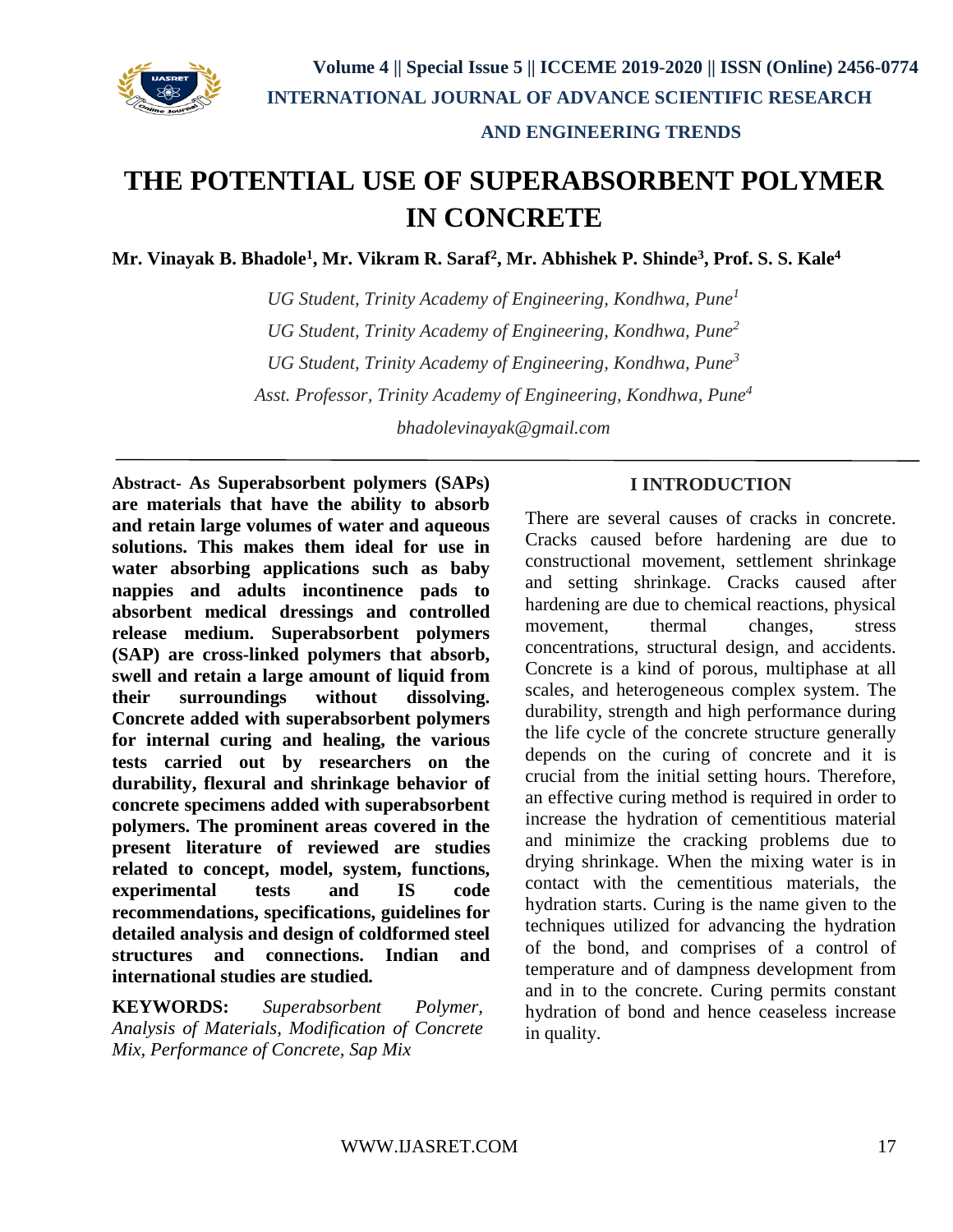

The degree of hydration of cement plays a decisive role in the strength and compactness of concrete. During hydration some part of the mixing water becomes chemically bonded to the hydration products, some other adsorbed at the surface of the hydration products, and the rest remains in solution at the capillary pores formed during hydration. Cementitious materials get the water from the capillary pores to promote hydration, which generates surface tensions that result in volumetric reductions known as autogenous shrinkage. In case the free autogenous shrinkage of a concrete structure is not prevented, internal tensile stresses can be introduced at early ages, which can exceed the tensile strength of the concrete. As a result, premature cracks can be created, making the concrete more vulnerable to the ingress of potentially aggressive species and thus severely reducing the durability of the concrete. One of the most conventional and well known applied curing methods is external water curing to mitigate the autogenous shrinkage of small size concrete elements. However, once the capillary pores depercolate, it will be more difficult to provide adequate external water curing.

The internal curing method has been studied for some years which may be an effective way to ensure the hydration process in concrete. Water is introduced into the concrete in advance by absorbent material like superabsorbent polymer (SAP), so that some of the water acts as internal curing water from the inside out, in order to achieve the effect of internal curing in the hydration process of the cementitious material. When the relative humidity inside the cement matrix gradually drops, the absorbent material can slowly release water to supplement the water consumption of cement hydration. The hydration process continued to generate hydration products to fill the pores of cement paste, reduce the micro cracks in cement matrix, and relieve the autogenous shrinkage and drying shrinkage. Then the strength and durability of the concrete

#### **AND ENGINEERING TRENDS**

can be improved. Superabsorbent Polymer (SAP) is a common water absorbent material with excellent water absorption and desorption capacity. It is also called as slush powder and can absorb and retain extremely large amounts of a liquid relative to its own mass. It is a material which can absorb up to 300 times their weight in aqueous fluids. SAP with the absorption and desorption properties can change the water distribution in concrete. So that the process of cement hydration is promoted, the microstructure of cement matrix is improved.

#### **II LITERATURE REVIEW**

The basic objective of this chapter is to get inside into the previous findings so that it will help to know the gap in earlier studies and to justify the research problem selected by me for the study purpose. The literature is reviewed on concrete added with superabsorbent polymers for internal curing and healing, the various tests carried out by researchers on the durability, flexural and shrinkage behavior of concrete specimens added with superabsorbent polymers.

**J. Justs et al,** employed superabsorbent polymers (SAP) for internal curing to limit selfdesiccation and autogenous shrinkage that may lead to early-age cracking of ultra-high performance concrete (UHPC). Cement pastes and UHPC with water-to-cement ratio below 0.25, with or without SAP, were studied.

**C. Chella Gifta et al,** explores the use of Super Absorbent Polymers (SAP) and Light Weight fine Aggregates (LWA) as internal curing material. Mix M2 is achieved by adding SAP at 0.3% weight of cement and in mix M3 is obtained by replacing 25% weight of LWA to fine aggregates.

**Juntao Dang et al,** studied the influences of the volume, particle size and ways of entrained water of SAP on the workability, compressive strength, shrinkage, carbonation resistance and chloride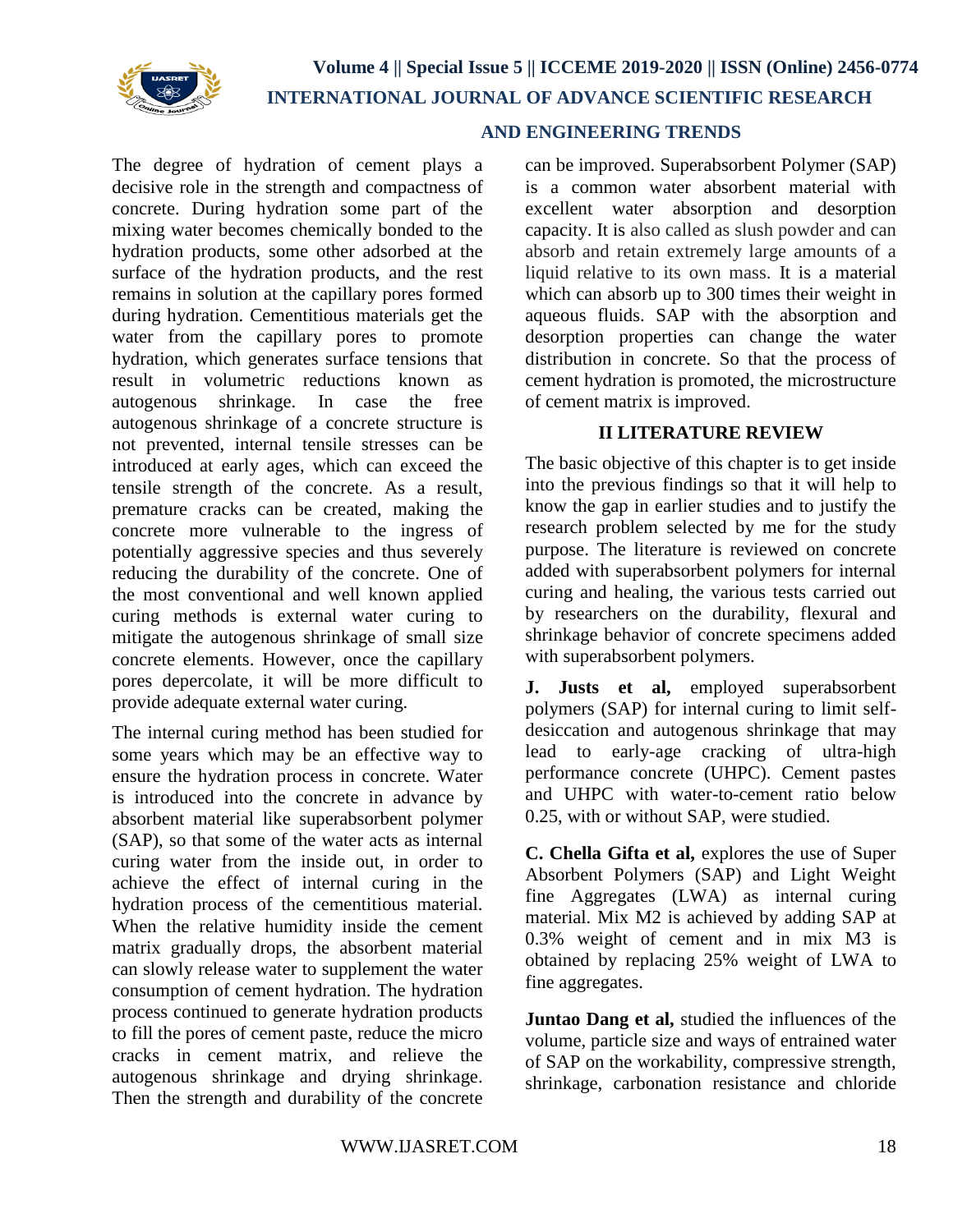

# **AND ENGINEERING TRENDS**

penetration resistance of concrete through the macroscopic and microscopic test.

**Bart Craeye et al,** performed several thermal and mechanical tests and finite element calculations to evaluate the effect of internal curing on the high-performance concrete properties and cracking behaviour.

**Piotr P. Woyciechowski et al,** examines the influence of dosing method and material characteristic of superabsorbent polymers (SAP) used for internal curing, on the selected concrete properties.

**K. Letcham et al,** examined the effect of internal curing as a complement to traditional curing in conventional concrete. Internal curing was achieved by super absorbent polymer (SAP) and the experimental parameter was percentage of SAP substitution to regular sand. Experimental results revealed that internal curing water provide by the SAP, effectively reduce the early-age chemical shrinkage and significantly increase the compressive strength of concrete. **Kenneth Sequeira et al,** studied work done on SAP by various authors and found out Some of the advantages found in internal curing of concrete are that it reduces autogenous cracking, reduces permeability, largely eliminates

autogenous shrinkage, protects reinforcing steel, increases mortar strength, increases early age strength sufficient to withstand strain, provides greater durability, higher early age (say 3 day) flexural strength, higher early age (say 3 day) compressive strength, lower turnaround time, improved rheology, greater utilization of cement, lower maintenance, use of higher levels of fly ash, higher modulus of elasticity, or through mixture designs, sharper edges, greater curing predictability, higher performance, improves contact zone, does not adversely affect finish ability, does not adversely affect pump ability, reduces effect of insufficient external curing.

**S.Naga Bhargavi et al,** performed experimental investigation in which 0.3% and 0.4% of Presoaked SAP was added to M40 concrete mix and compressive strength tests were conducted to standard cubes at 7,14&28 days.

## **Compressive Strength values**

| Days | 0%<br><b>SAP</b> | 0.3% SAP    | $0.4\%$ SAP    |  |
|------|------------------|-------------|----------------|--|
|      | 25.46 N/mm2      | 30.76 N/mm2 | 31.10 N/mm2    |  |
|      | 35.83 N/mm2      | 38.07 N/mm2 | 39.52 N/mm2    |  |
| 28   | 39.98 N/mm2      | 42.30 N/mm2 | 45.56<br>N/mm2 |  |

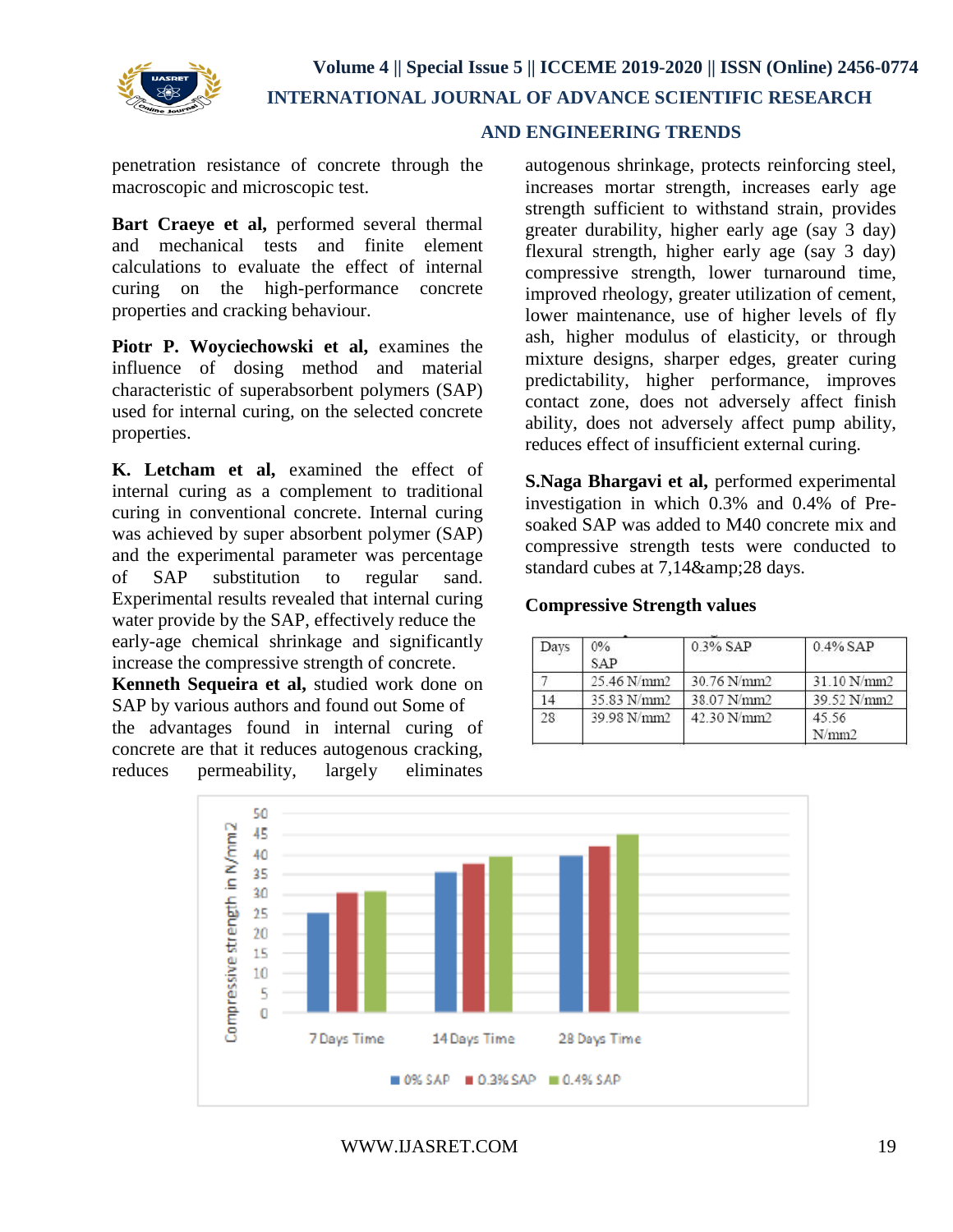

**Volume 4 || Special Issue 5 || ICCEME 2019-2020 || ISSN (Online) 2456-0774**

 **INTERNATIONAL JOURNAL OF ADVANCE SCIENTIFIC RESEARCH** 

# **AND ENGINEERING TRENDS**

**Dugane S. et al,** presents potential practical applications of SAP in concrete construction in this work. This study deals with all the aspects of the use of SAP in concrete, that is, the effects of adding SAP on concrete's rheological behaviour, shrinkage, strength, durability, and other properties as well as mechanisms of SAP action on various concrete characteristics.

| Specimen | %<br>Variation<br>of SAP | Slump Value<br>(mm) | 7day strength<br>(N/mm 2) | ÷<br>Average | 28day<br>strength<br>(N/mm 2) | Average |
|----------|--------------------------|---------------------|---------------------------|--------------|-------------------------------|---------|
| A        |                          |                     | 14                        |              | 24.88                         |         |
| В        |                          |                     | 14.4                      | 14.2         | 25.1                          | 25.03   |
| C        | 0%                       | 120                 | 14.2                      |              | 25.1                          |         |
| D        |                          |                     | 14.5                      |              | 25.5                          |         |
| E        | 0.5%                     | 117                 | 14.5                      | 14.6         | 25                            | 25.5    |
| F        |                          |                     | 14.7                      |              | 25.55                         |         |
| G        | $1\%$                    | 113                 | 14.7                      | 15.7         | 27.7                          | 28.08   |
| Η        |                          |                     | 16.3                      |              | 28.00                         |         |

# **Compressive Strength Results presented by the**

#### **Ravindra D. Warkhadeet al,**

Author Focuses on effect of SAP on mechanical properties of concrete. The dosage of SAP varies from 0.1% to 0.7% at an interval of 0.2%.The results indicate that SAP addition of 0.1 to 0.3% with w/c ratio 0.45 gives good strength of concrete.

# **II METHODOLOGY**

#### **Materials and Methods**

**Superabsorbent Polymer: This materials that have the ability to absorb and retain large volumes of water and aqueous solutions.**

# **SAP type and proportions**

Super absorbent polymer as a cross-linked potassium salt polyacrylate.

SAP Proportions

• Concrete sample with 0% of SAP

- Concrete sample with 0.5% of SAP
- Concrete sample with 1% of SAP

# **Concrete mix**

**Mix design for M30 grade concrete and concrete exposed to moderate exposure conditions.**

Stipulation for Proportioning Concrete Ingredients

- o Characteristic compressive strength required in the field at 28 days grade designation M 30
- o Type of Cement: OPC 53 Grade confirming to IS 12269
- o Maximum Nominal size of aggregate: 20 mm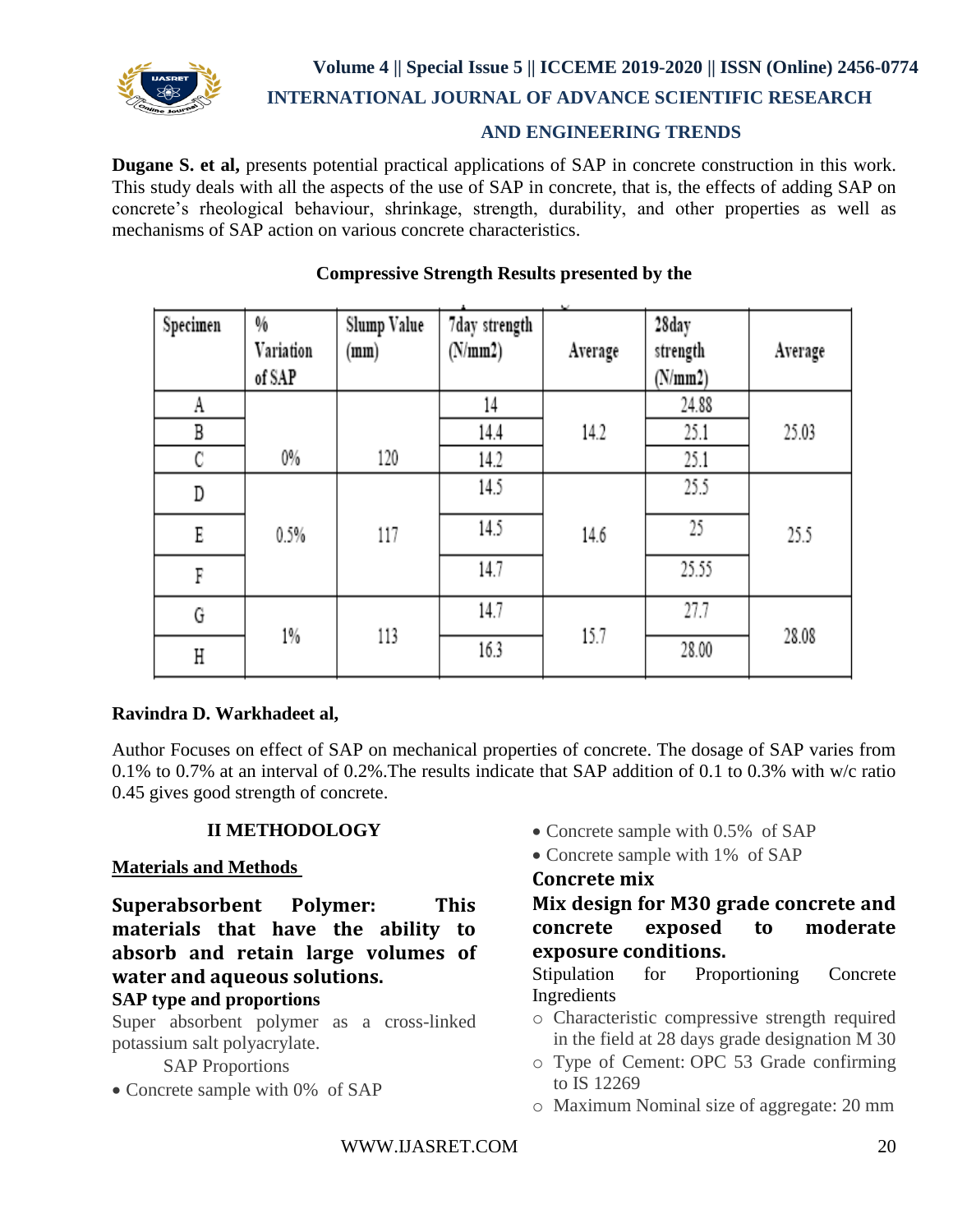**Volume 4 || Special Issue 5 || ICCEME 2019-2020 || ISSN (Online) 2456-0774**



 **INTERNATIONAL JOURNAL OF ADVANCE SCIENTIFIC RESEARCH** 

# **AND ENGINEERING TRENDS**

- o Shape of CA: Angular
- o Workability required at site: 100 mm (slump)
- o Type of exposure the structure will be subjected to (as defined in IS: 456): Moderate
- o Method of concrete placing: pump able concrete

#### Test data of material

The following materials are to be tested in the laboratory and results are to be ascertained for the design mix

(a) Cement Used: OPC 53 Grades Confirming to IS 12269

(b) Specific Gravity of Cement: 3.15

(c) Chemical admixture: Super plasticizer confirming to IS 9103

(d) Specific gravity

Specific gravity of Fine Aggregate (sand): 2.70

Specific gravity of Coarse Aggregate: 2.80

(e) Water Absorption

Coarse Aggregate: 0.4%

Fine Aggregate: 1.0%

(f) Free (surface) moisture Coarse Aggregate: Nil

Fine Aggregate: Nil

# **Concrete Mix Proportions**

Cement =  $394 \text{ kg/m}$ 3 Water  $= 197 \text{ kg/m}$ 3 Fine aggregates  $= 732 \text{ kg/m}3$ Coarse aggregate  $= 1139 \text{ kg/m}3$ Water-cement ratio  $= 0.50$ 

# **Mechanical properties of concrete**

Tests for compressive strength, tensile strength shall be performed on concrete specimen with and without SAP. Number of specimens for these tests is shown below in table.

#### **Table 3 Number of specimens**

| <b>Specifications</b><br><b>of</b><br>specimen | No. of specimens |
|------------------------------------------------|------------------|
| <b>Without SAP</b>                             |                  |
| With O.5% of SAP                               |                  |
| With 1\% of SAP                                |                  |